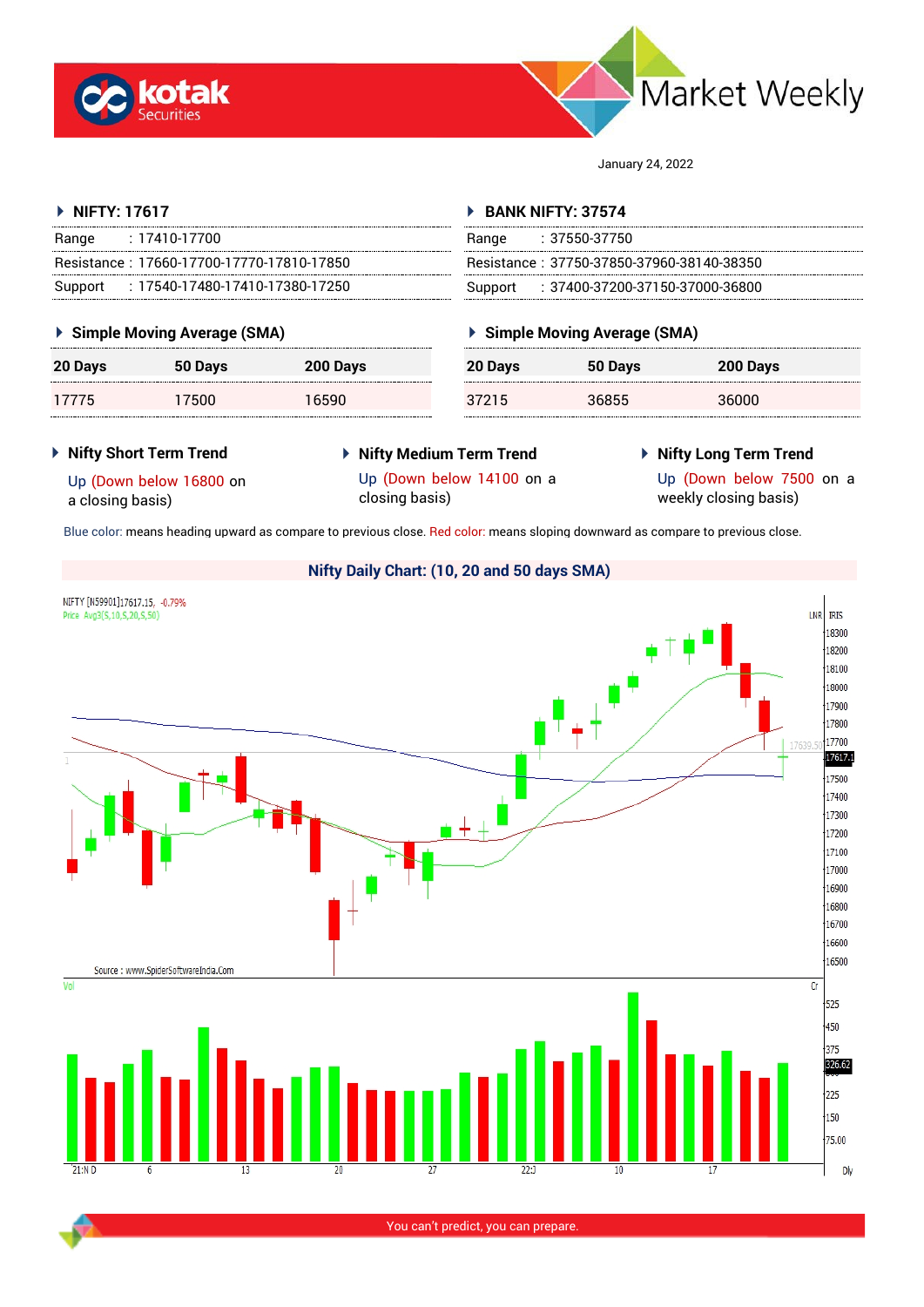#### **Market Analysis**

**Nifty/Sensex Weekly View:** In the last week, the benchmark indices witnessed a sharp selloff, the nifty drag 4.5 per cent or 865 points while the Sensex was down by 4.5 or 2850 points. Among Sectors, all the major sectoral indices registered profit booking. In the last week, the Nifty IT Index lost the most, trimmed over 7 per cent. In the meantime, after a short-term correction, the bank nifty is trading near 20 days SMA. For the positional traders, now 20 days SMA or 37000 would act as an immediate support zone. Trading above the same, it will move up to 38250-38600. Technically, on weekly charts, the Nifty/ Sensex has formed a long bearish bar reversal candle, which is an indication of short term weakness. In addition, after a long time, the index succeeded to close below 20 day SMA which is broadly negative.

The short term texture of the market is still on the weak side. But due to the oversold situation, we could witness a sharp pullback rally if the index succeeds to trade above 50 day SMA. We are of the view that the market is volatile and remain volatile in the near future. For the bulls now, 50 days SMA or 17500/58700 would act as a sacrosanct support level. Above the same, the pullback rally will continue till 17700/59300. Further upside may also continue which could lift the index up to 17900- 17950/59800-59950. On the flip side, a close below 50 days SMA could trigger further weakness up to 17400-17250/58400- 57950. The focus should be on financials and telecom companies.

#### **RATING SCALE (PRIVATE CLIENT GROUP)**

| <b>BUY</b>             | - A condition that indicates a good time to buy a stock. The exact circumstances of the signal will be determined by the indicator that an<br>analyst is using.    |
|------------------------|--------------------------------------------------------------------------------------------------------------------------------------------------------------------|
| <b>SELL</b>            | $-$ A condition that indicates a good time to sell a stock. The exact circumstances of the signal will be determined by the indicator that an<br>analyst is using. |
| <b>Stop Loss Order</b> | - An instruction to the broker to buy or sell stock when it trades beyond a specified price. They serve to either protect your profits or<br>limit vour losses     |

# **FUNDAMENTAL RESEARCH TEAM (PRIVATE CLIENT GROUP)**

Head of Research Auto & Auto Ancillary Transportation, Paints, FMCG Banking & Finance shrikant.chouhan@kotak.com arun.agarwal@kotak.com [agarwal.amit@kotak.com](mailto:agarwal.amit@kotak.com) hemali.dhame@kotak.com +91 22 6218 5408 +91 22 6218 6443 +91 22 6218 6439 +91 22 6218 6433

Metals & Mining, Midcap **Pharmaceuticals** Research Associate Support Executive Research Associate jatin.damania@kotak.com [purvi.shah@kotak.com](mailto:purvi.shah@kotak.com) rini.mehta@kotak.com [k.kathirvelu@kotak.com](mailto:k.kathirvelu@kotak.com) +91 22 6218 6440 +91 22 6218 6432 +91 80801 97299 +91 22 6218 6427

**Sumit Pokharna** Pankaj Kumar Oil and Gas, Information Tech Midcap sumit.pokharna@kotak.com pankajr.kumar@kotak.com +91 22 6218 6438 +91 22 6218 6434

**Jatin Damania Purvi Shah Rini Mehta K. Kathirvelu**

**Shrikant Chouhan Arun Agarwal Amit Agarwal, CFA Hemali Dhame**

#### **TECHNICAL RESEARCH TEAM (PRIVATE CLIENT GROUP)**

**Shrikant Chouhan Amol Athawale Sayed Haider** [shrikant.chouhan@kotak.com](mailto:shrikant.chouhan@kotak.com) [amol.athawale@kotak.com](mailto:amol.athawale@kotak.com) Research Associate +91 22 6218 5408 +91 20 6620 3350 [sayed.haider@kotak.com](mailto:sayed.haider@kotak.com)

+91 22 62185498

#### **DERIVATIVES RESEARCH TEAM (PRIVATE CLIENT GROUP)**

+91 79 6607 2231 +91 22 6218 5497 +91 33 6615 6273

**Sahaj Agrawal Prashanth Lalu Prasenjit Biswas, CMT, CFTe** [sahaj.agrawal@kotak.com](mailto:sahaj.agrawal@kotak.com) [prashanth.lalu@kotak.com](mailto:prashanth.lalu@kotak.com) [prasenjit.biswas@kotak.com](mailto:prasenjit.biswas@kotak.com)